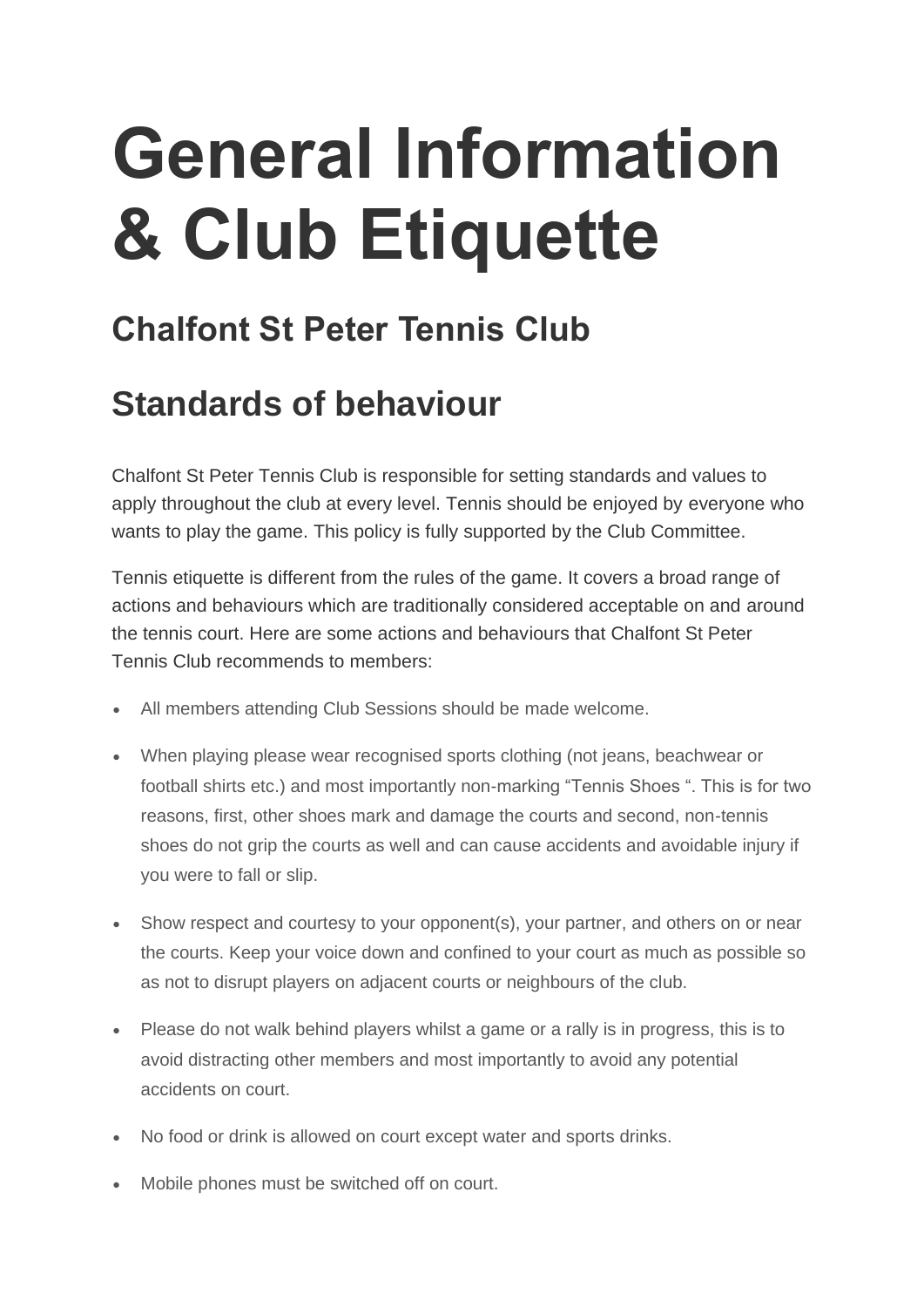- Rude and offensive language is not permitted.
- If we are operating a general rollup and the club is busy with players waiting, then the rule is to play one short set only (best of 7 games) and then vacate the court.
- Please use the paths to access the courts and do not cut across the grass verges this saves mud from being taken onto court.
- All litter must be removed from the courts and grounds at the end of play and deposited in the appropriate receptacle or taken home with you.
- During Club Play sessions stronger players are expected to adjust their style of play accordingly when playing with or against weaker players.
- All players are expected to observe the accepted standards of tennis etiquette at all times.
- All league matches are governed by the rules and regulations put in place by the league, ie they take precedence over any Chalfont St Peter Tennis Club rules or etiquette guidance.

#### **Children/adults at risk**

Children under the age of 14 must be supervised by their parent, carer or guardian. This is due to concerns that they may not be mature enough to deal with an emergency or certain situations.

It is a parent's decision as to what age they allow their child to attend Chalfont St Peter Tennis Club unsupervised between the ages of 14 and 18.

It is a parent's responsibility to teach their child how to respond to emergencies or situations that may arise outside the house, so they feel confident when their child is not under their supervision.

The parent may know all club members well, however specific arrangements still need to be made by the parent and/or another adult to supervise the child whilst at the club. Children who are left on club premises with lots of adults is not acceptable.

Note a child is considered to be a person under the age of eighteen years.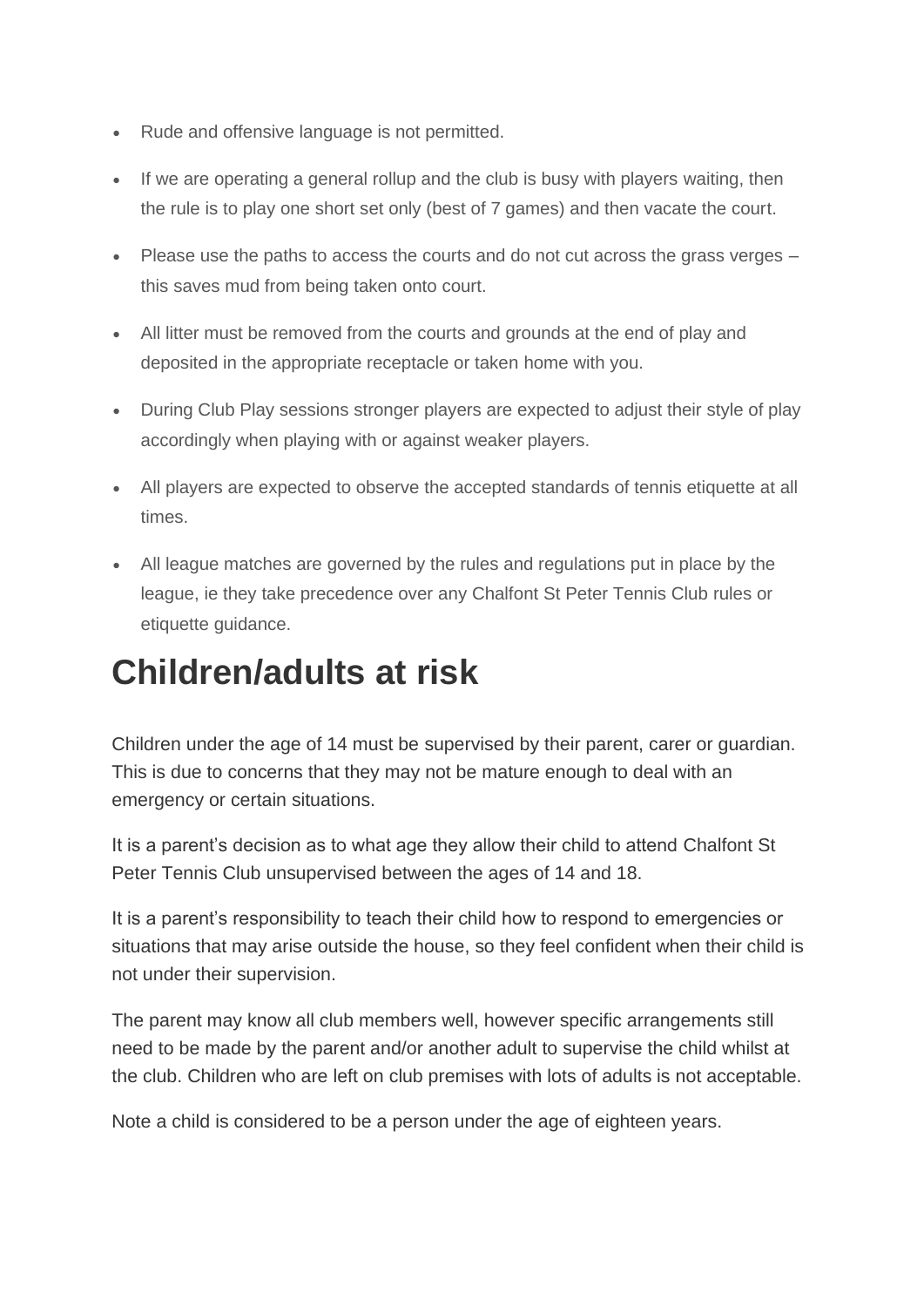This policy applies to all use of the club by children, and away club matches, with the exception of coaching sessions, where a named LTA approved coach will be in attendance.

# **Anti-bullying**

Chalfont St Peter Tennis Club will not accept any form of bullying within the club, be it in person or via social media. Any complaints of bullying will be dealt with swiftly by the committee members. If evidence of bullying exists the person/child responsible may be asked to leave the club.

# **Welfare Officer**

CSPTC's welfare officer is Laura Flowers - Tel: 07931 909401.

# **Booking the courts**

Members may reserve courts by making a booking via the Court Bookings system.

The club rules for guests is that they can only play, with a club member, a maximum of 5 times in any one season and the cost for this is £5 per visit for adults and £2 for children. The member is responsible for paying for the guest and payment should be made to the subscriptions account. Please also email the name of the guest to [membership@chalfontstpetertennisclub.co.uk](mailto:membership@chalfontstpetertennisclub.co.uk)

# **Floodlights**

The floodlights are operated by four switches located behind the bar .Please ensure if you are the last person to leave the courts then you switch the lights off. If you turn the floodlights off (on courts 1-3) and you want to switch them on again immediately please wait for 15 minutes before doing so otherwise the bulbs can be damaged and will be very costly to replace. Please note that the floodlights may be used seven days a week until 9 pm on courts 1, 2 and 3 and until 10pm on court 4.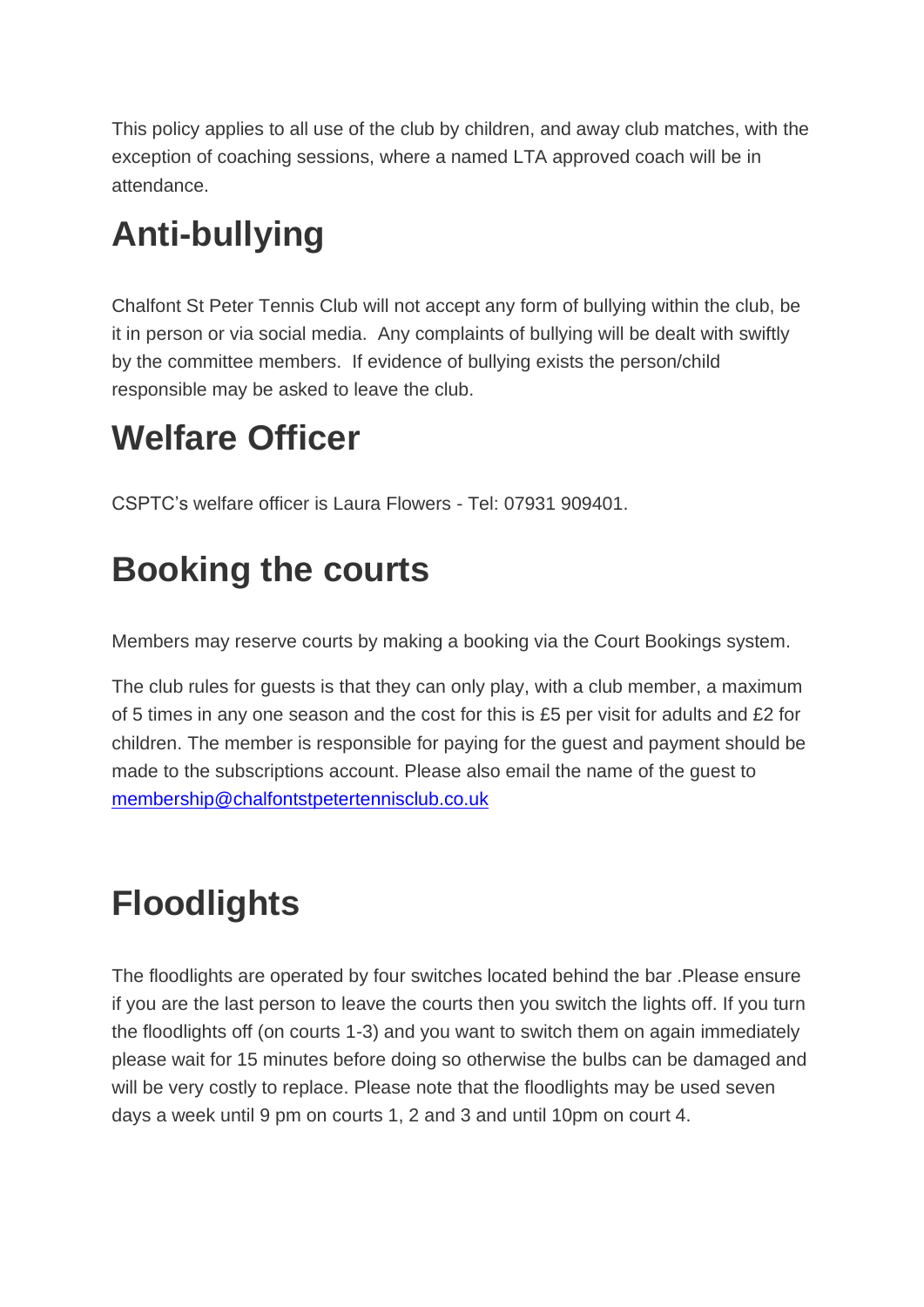## **Clubhouse**

The clubhouse is open to all adult club members and junior members under supervision. Access can gained via a front door electric roller shutter by using a key which, costs £5, can be obtained from the membership secretary [membership@chalfontstpetertennisclub.co.uk](mailto:membership@chalfontstpetertennisclub.co.uk) (Please note junior members are not allowed clubhouse keys.)

All litter in the clubhouse must be deposited in the bins provided.

The clubhouse and toilet areas should be left clean and tidy at all times. If you have used crockery or glasses please wash these up. If you are the last member to leave the clubhouse please ensure that the floodlights and electric radiators, if used, are turned off and the master LIGHT electric switch located on the left hand side of the entrance door is also switched off (note this only switches off internal clubhouse lights).

## **Defibrillator**

The defibrillator is located outside to the left hand side on the main clubhouse door on the brick wall. In the event of using this in an emergency follow the instructions the machine will automatically give you and call for medical assistance use 999.

## **First Aid**

We have a first aid box located inside the clubhouse in the kitchen area close to the rear emergency exit.

## **Exiting the Club Grounds**

The last person to leave the club is responsible for securing the court gate by using the combination lock.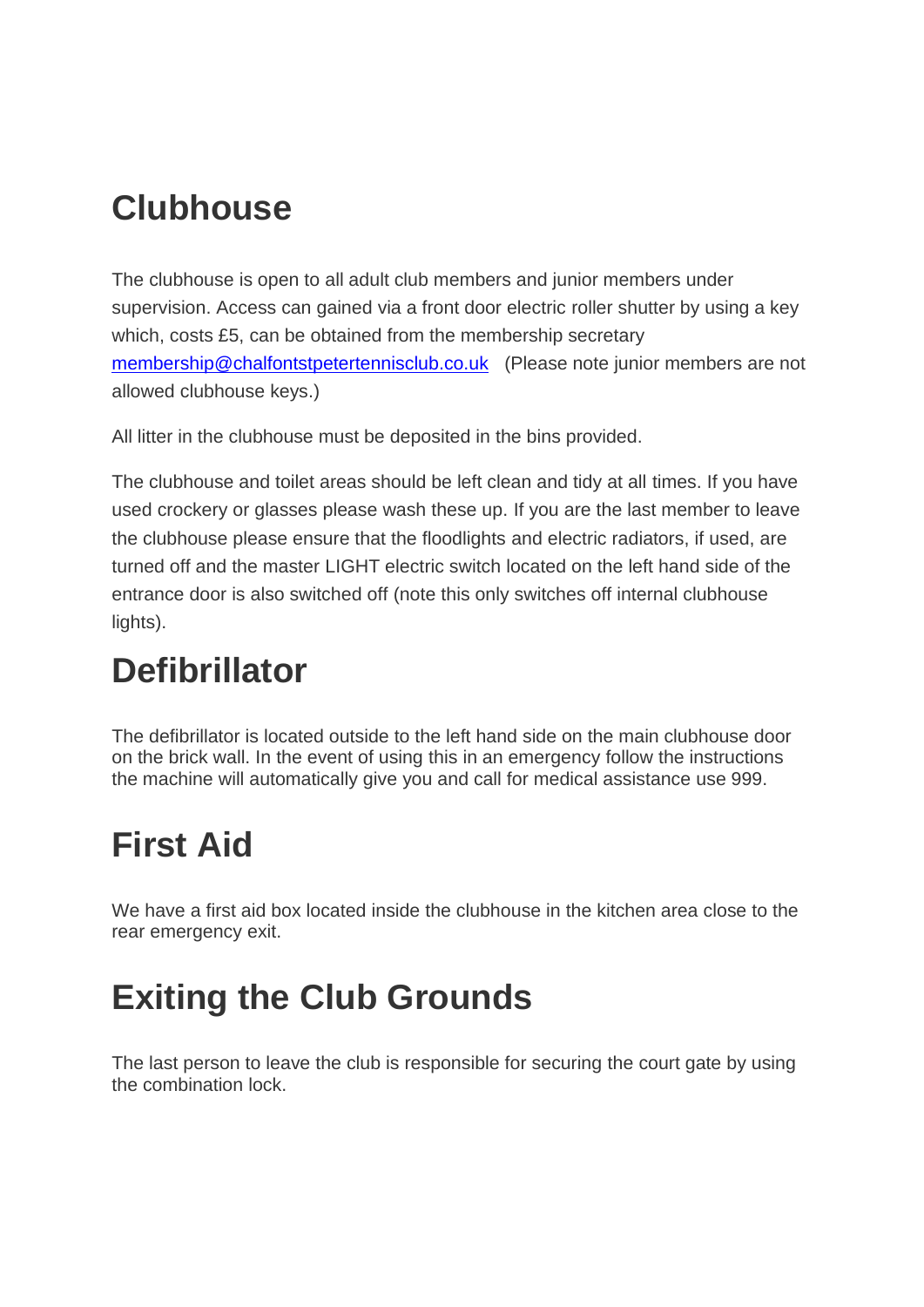#### **Maintenance Issues**

If you are aware of any maintenance issues such as, broken fences, windbreaks, clubhouse fixtures and fittings please email our Buildings and Maintenance Adviser [maintenance@chalfontstpetertennisclub.co.uk](mailto:maintenance@chalfontstpetertennisclub.co.uk) 

#### **Dogs**

Well behaved dogs are welcome at most times at the club.

The committee reserves the right to request that a member's dog is kept on lead at all times, and not brought into the clubhouse.

Dog owners are responsible for clearing away their dogs' mess immediately from the outside area.

#### **Tennis balls**

Please take any dud balls out of circulation and place them in the recycling bin located in the clubhouse. We recycle all old balls so please don't throw them in the rubbish bins.

Please collect any balls that are hit out of the courts and don't leave them to litter our surroundings. We appreciate some balls land in the middle of prickly hedges and can be difficult to retrieve, especially in the dark.

All balls should be collected at the end of play and returned to the outside ball box and if you are the last person to leave the courts secure with the combination padlock. If they get wet please leave them on a table in the clubhouse to dry out.

If any member is unhappy with the quality of balls available during a club session, please speak to any member of the committee present and ask for better balls. All committee members have the authority to open new tins of balls.